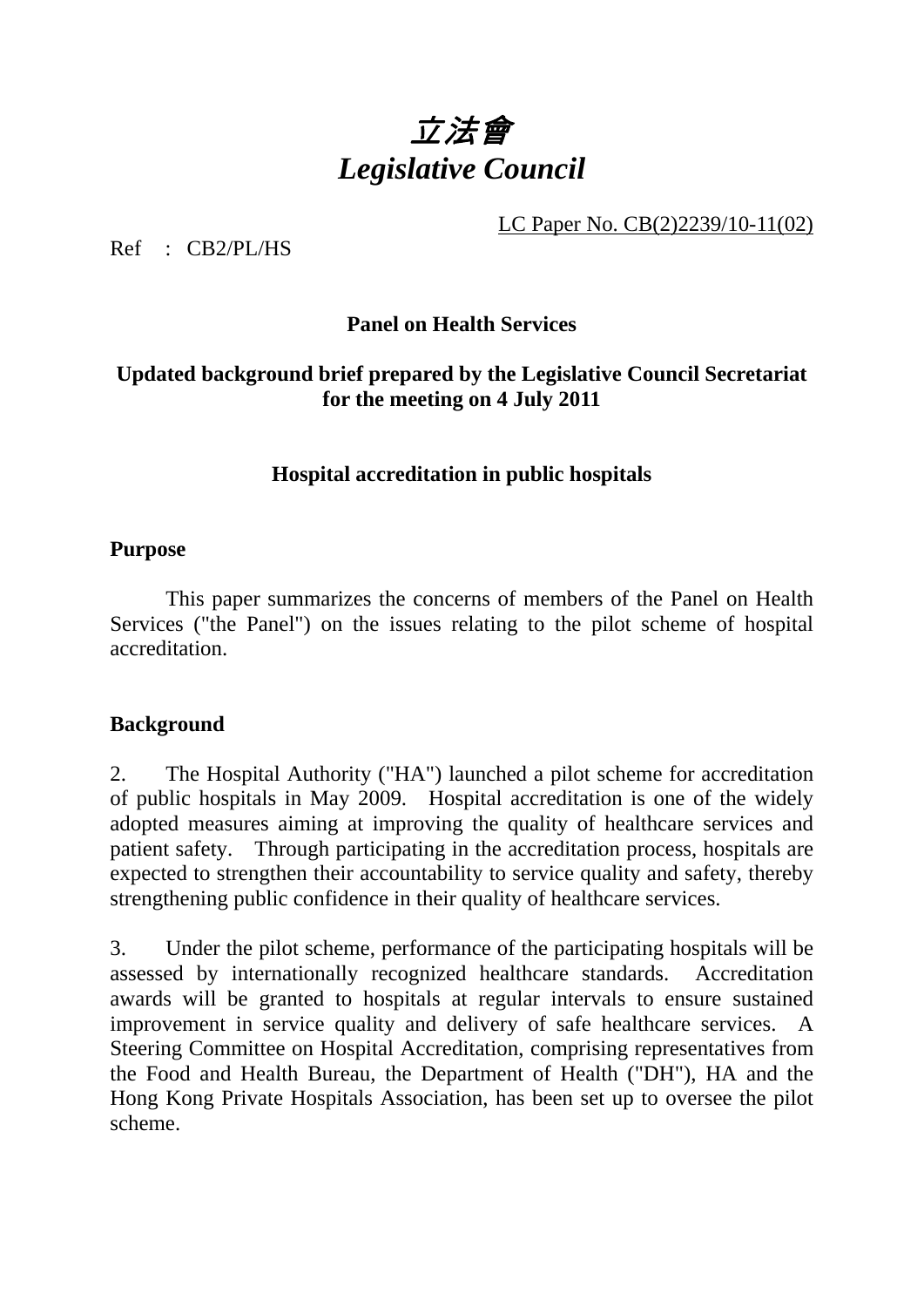4. Five public hospitals (namely Caritas Medical Centre, Pamela Youde Nethersole Eastern Hospital, Queen Elizabeth Hospital, Queen Mary Hospital and Tuen Mun Hospital) and three private hospitals (namely the Hong Kong Baptist Hospital, Hong Kong Sanatorium & Hospital and Union Hospital) have participated in the pilot scheme. As at March 2011, five participating public hospitals have been awarded full accreditation status for four years by the Australian Council on Healthcare Standards ("ACHS").

# **Deliberations of the Panel**

## Aims of the pilot scheme of hospital accreditation

5. Members noted that the pilot scheme of hospital accreditation was aimed at enhancing HA's quality assurance mechanism to meet with the rising expectation from the public and to strengthen public confidence in the services of public hospitals. Members sought information on the occurrence rate of medical incidents between public and private hospitals in Hong Kong so as to identify the level of performance of local hospitals.

6. The Administration advised that it was difficult to compare the performance of public and private hospitals in Hong Kong given the variations in their policies and mechanisms to identify, report and manage medical incidents. The aims of introducing hospital accreditation in Hong Kong were to enhance the transparency and accountability of both public and private hospitals, including their standards with regard to the management of medical incidents.

7. Members noted that HA would consider disclosing a sentinel event in public hospitals if it had immediate major impact on the public or involved a patient's death, while DH would consider disclosing a sentinel event in private hospitals if it constituted a persistent public health risk or involved a large number of patients. There was a concern that the criteria for disclosing sentinel events and their details in private hospitals were different from those of public hospitals. Members urged the Administration to remove such discrepancies upon the introduction of hospital accreditation.

8. The Administration agreed that it was necessary to align the different descriptions of reported sentinel events between public and private hospitals. One of the key objectives of the pilot scheme of hospital accreditation was to develop a set of common hospital accreditation standards for measuring the performance of both public and private hospitals in the management of medical incidents and complaints, as well as other aspects relating to the performance of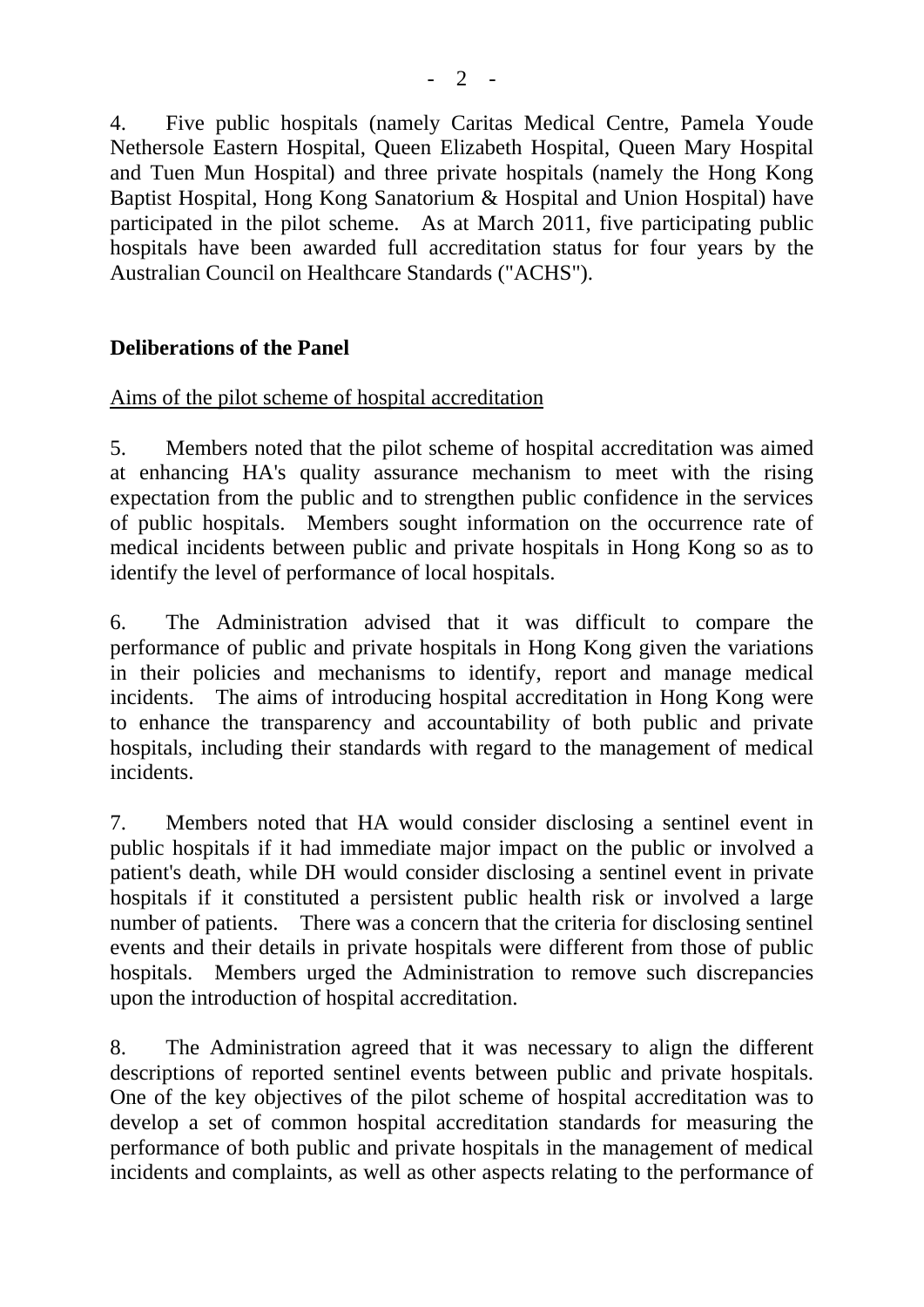public and private hospitals.

# Implementation of hospital accreditation

9. On the implementation timetable of a territory-wide hospital accreditation scheme, members were advised that the hospital accreditation programme would be extended to another 15 public hospitals in the next five years. The accreditation requirement might also be included as one of the conditions for development of new private hospitals at the four reserved sites at Wong Chuk Hang, Tseung Kwan O, Tung Chung and Tai Po respectively.

10. Considering the manpower constraint and the immense working pressure of frontline healthcare staff, some members expressed grave concern that the implementation of hospital accreditation in public hospitals would generate additional workload and pressure on frontline healthcare staff. They urged the Administration to consider deferring the implementation of hospital accreditation. There was also a suggestion that HA should employ additional clerical staff to handle the paper work so as to alleviate the workload of frontline doctors.

11. The Administration explained that patients could receive healthcare services of international standards at the participating public hospitals through implementation of hospital accreditation. Although HA was facing manpower constraint, this should not be a reason for withholding the implementation of hospital accreditation in public hospitals. HA would set aside resources for employment of clerical staff to assist its healthcare staff to handle the non-clinical paper work of various initiatives. In addition, improvement of manpower support would also be identified under the accreditation programme.

#### Staff consultation

12. Some members maintained the view that there should be a thorough discussion with the frontline healthcare staff before extending the pilot scheme to other hospitals. Members also noted that as revealed from the findings of a survey conducted by the Association of Hong Kong Nursing Staff in November 2010 on hospital accreditation in public hospitals, the implementation of hospital accreditation had increased non-clinical workload and work pressure for the nursing staff due to inadequate manpower and resources. Most respondents considered that the scheme failed to enhance the quality of care and efficiency of public hospitals. Members urged HA to fully consult the healthcare staff of the concerned public hospitals on the hospital accreditation programme.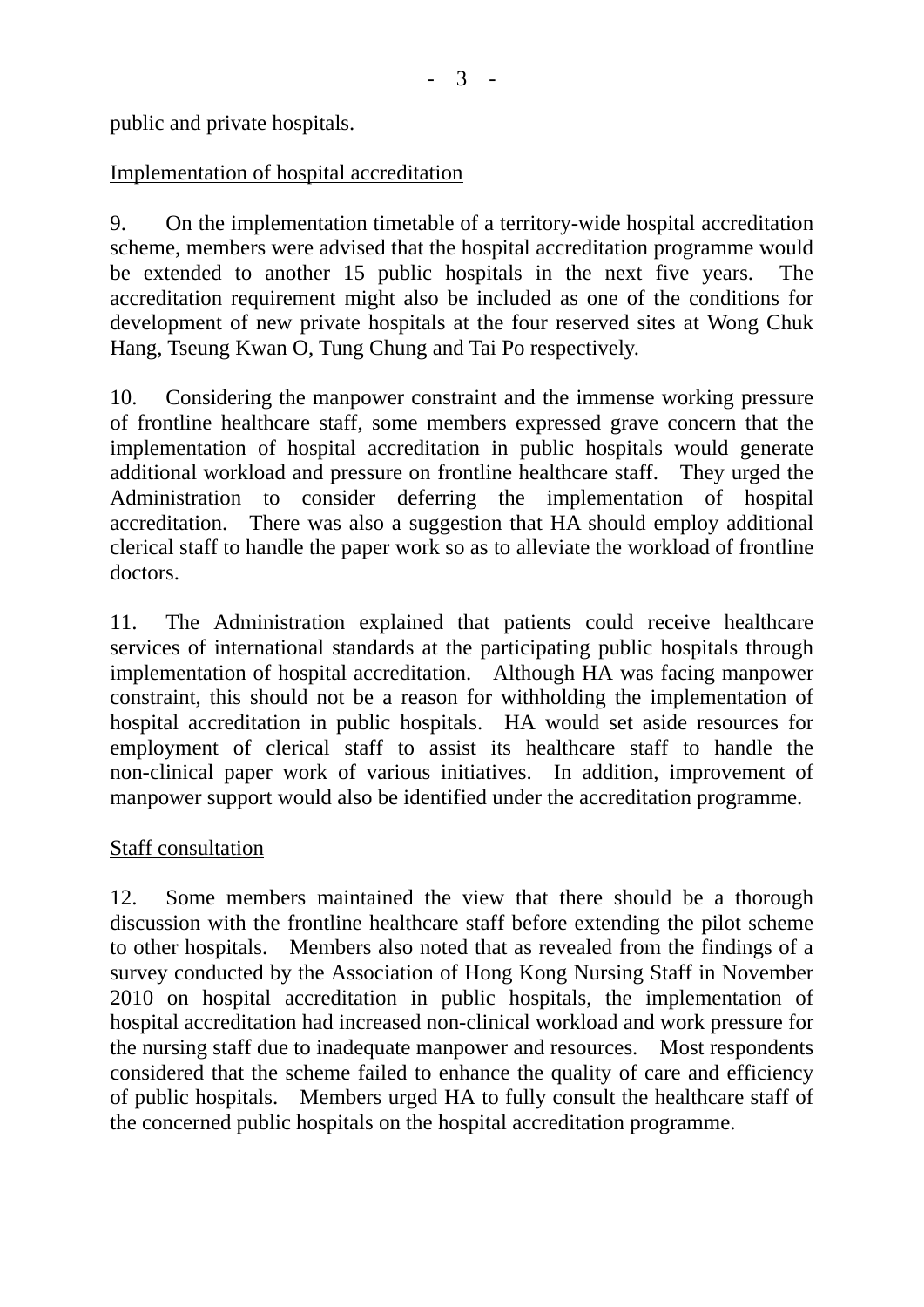13. The Administration advised that two studies had been conducted by the Nethersole School of Nursing of the Chinese University of Hong Kong to seek the views of frontline healthcare staff towards the pilot scheme. The reports would be available in mid July 2011. The Administration would provide the Panel with the findings of the studies when available.

## Local accreditation standards

14. Noting the formulation of a set of locally adapted accreditation standards under the pilot scheme, members expressed disappointment at the lack of details of the criteria and standards of hospital accreditation. Some members surmised that the main focus of assessment was on hardware facilities rather than service quality of hospitals.

15. The Administration clarified that most of the 45 criteria of the ACHS Evaluation and Quality Improvement Program were clinical and service-related. The five public hospitals awarded 4-year full accreditation by ACHS had attained Extensive Achievements in areas such as care of dying patients and deceased, management of medical incidents and complaints, safety practice and environment, and pressure ulcer prevention and management, etc.

16. Some members remained sceptical about the accreditation criteria, in particular the achievement in the pressure ulcer prevention and management by public hospitals as this required intensive nursing care. At members' request, the Administration agreed to provide information on the criteria employed under the ACHS Evaluation and Quality Improvement Program.

# **Relevant papers**

17. A list of the relevant papers on the Legislative Council website is in the **Appendix**.

Council Business Division 2 Legislative Council Secretariat 28 June 2011